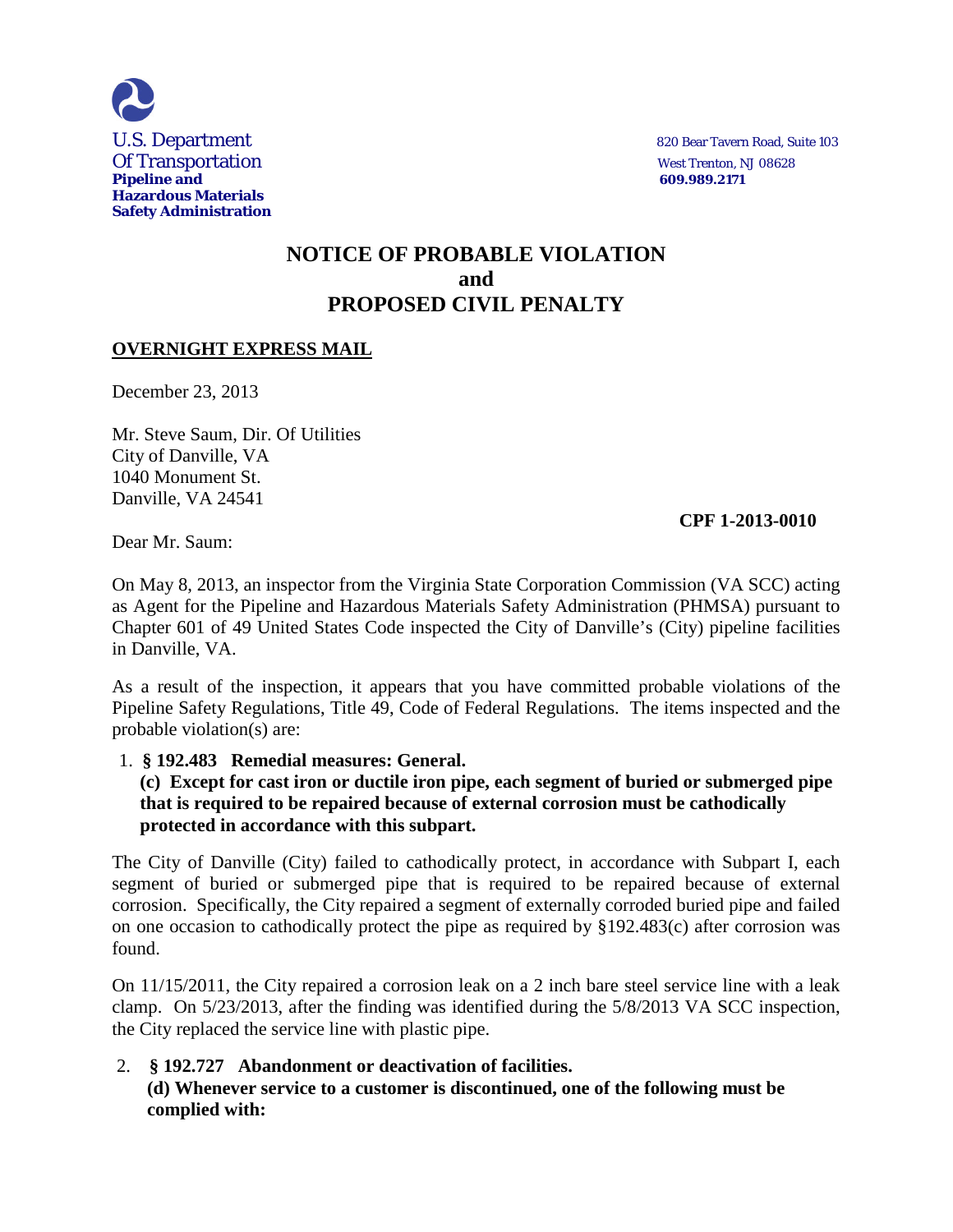**(1) The valve that is closed to prevent the flow of gas to the customer must be provided with a locking device or other means designed to prevent the opening of the valve by persons other than those authorized by the operator.**

**(2) A mechanical device or fitting that will prevent the flow of gas must be installed in the service line or in the meter assembly.**

**(3) The customer's piping must be physically disconnected from the gas supply and the open pipe ends sealed.**

The City failed on one occasion to secure a deactivated service line as required by §192.727(d)(1) through §192.727(d)(3).

Specifically, the City did not secure the deactivated service line when the City removed a meter from a service line at 321 Moffett Street on 12/12/2011. The supply valves on the inlet and outlet of the pressure regulator were shutoff, however the valves were not locked and the end of the service line was open to the atmosphere.

The City deactivated the service line at 321 Moffett Street incorrectly on 12/12/2011. The City correctly secured the deactivated service 5/8/2013, after the finding was discovered during the 5/8/13 VA SCC inspection.

The City did not have a work order on the meter removal, nor did the City know the names of the City personnel who removed the meter.

## Proposed Civil Penalty

Under 49 United States Code, § 60122, you are subject to a civil penalty not to exceed \$200,000 per violation per day the violation persists up to a maximum of \$2,000,000 for a related series of violations. For violations occurring prior to January 4, 2012, the maximum penalty may not exceed \$100,000 per violation per day, with a maximum penalty not to exceed \$1,000,000 for a related series of violations. The Compliance Officer has reviewed the circumstances and supporting documentation involved in the above probable violations and has recommended that you be preliminarily assessed a civil penalty of \$18,700 as follows:

| Item number | <b>PENALTY</b> |
|-------------|----------------|
|             | \$18,700       |

## Warning Items

With respect to item 2, we have reviewed the circumstances and supporting documents involved in this case and have decided not to conduct additional enforcement action or penalty assessment proceedings at this time. We advise you to promptly correct this item. Failure to do so may result in additional enforcement action.

## Response to this Notice

Enclosed as part of this Notice is a document entitled *Response Options for Pipeline Operators in Compliance Proceedings*. Please refer to this document and note the response options. All material submit in response to this enforcement action may be made publicly available. If you believe that any portion of your responsive material qualifies for confidential treatment under 5 U.S.C. 552(b), along with the complete original document you must provide a second copy of the document with the portions you believe qualify for confidential treatment redacted and an explanation of why you believe the redacted information qualifies for confidential treatment under 5 U.S.C. 552(b). If you do not respond within 30 days of receipt of this Notice, this